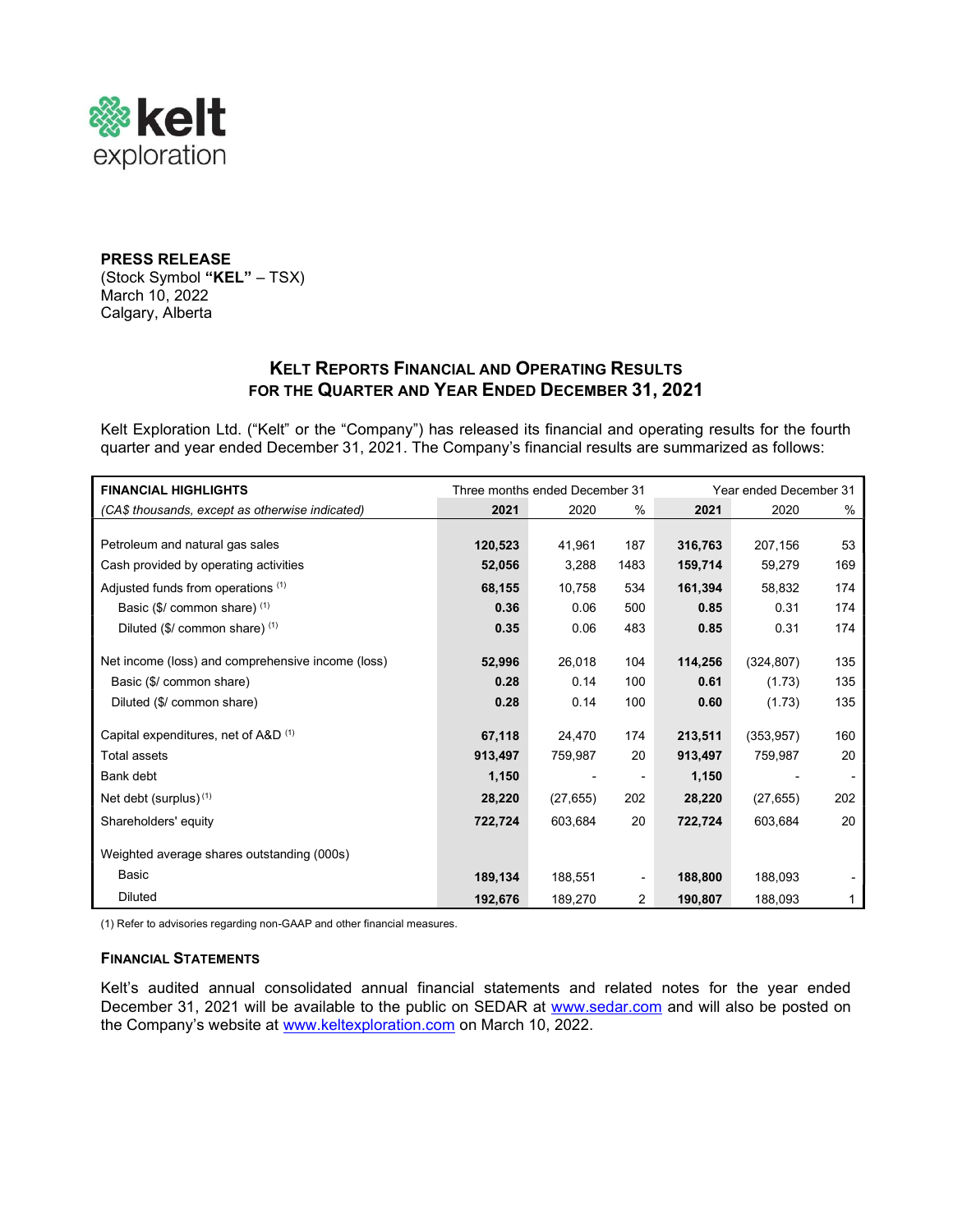Kelt's operating results for the fourth quarter and year ended December 31, 2021 are summarized as follows:

| <b>OPERATIONAL HIGHLIGHTS</b>                                            | Three months ended December 31 |         |       |         | Year ended December 31 |        |  |
|--------------------------------------------------------------------------|--------------------------------|---------|-------|---------|------------------------|--------|--|
| (CA\$ thousands, except as otherwise indicated)                          | 2021                           | 2020    | $\%$  | 2021    | 2020                   | %      |  |
|                                                                          |                                |         |       |         |                        |        |  |
| Average daily production                                                 |                                |         |       |         |                        |        |  |
| Oil (bbls/d) $(2)$                                                       | 6,624                          | 4,057   | 63    | 4,692   | 7,057                  | $-34$  |  |
| NGLs (bbls/d)                                                            | 3,255                          | 2,722   | 20    | 3,154   | 4,161                  | $-24$  |  |
| Gas (mcf/d)                                                              | 95,616                         | 58,179  | 64    | 78,846  | 82,646                 | -5     |  |
| Combined (BOE/d)                                                         | 25,815                         | 16,476  | 57    | 20,987  | 24,992                 | -16    |  |
| Production per million common shares (BOE/d) (1)                         | 136                            | 87      | 56    | 111     | 133                    | $-17$  |  |
| Net realized prices, before financial instruments <sup>(1)</sup>         |                                |         |       |         |                        |        |  |
| Oil $(\frac{6}{b})^{(2)}$                                                | 91.43                          | 50.30   | 82    | 81.30   | 40.80                  | 99     |  |
| NGLs (\$/bbl)                                                            | 50.03                          | 22.42   | 123   | 40.03   | 15.04                  | 166    |  |
| Gas (\$/mcf)                                                             | 5.46                           | 2.91    | 88    | 4.35    | 2.33                   | 87     |  |
|                                                                          |                                |         |       |         |                        |        |  |
| Operating netbacks (\$/BOE) (1)                                          |                                |         |       |         |                        |        |  |
| Petroleum and natural gas sales                                          | 50.75                          | 27.69   | 83    | 41.35   | 22.65                  | 83     |  |
| Cost of purchases                                                        | (0.74)                         | (1.28)  | $-42$ | (0.83)  | (0.92)                 | $-10$  |  |
| Combined net realized price, before financial instruments <sup>(1)</sup> | 50.01                          | 26.41   | 89    | 40.52   | 21.73                  | 86     |  |
| Realized gain (loss) on financial instruments                            | (2.62)                         | (2.51)  | 4     | (2.14)  | 0.99                   | $-316$ |  |
| Combined net realized price, after financial instruments <sup>(1)</sup>  | 47.39                          | 23.90   | 98    | 38.38   | 22.72                  | 69     |  |
| Royalties                                                                | (4.17)                         | (2.13)  | 96    | (3.58)  | (1.13)                 | 217    |  |
| Production expense                                                       | (9.91)                         | (9.54)  | 4     | (9.13)  | (9.56)                 | $-4$   |  |
| Transportation expense                                                   | (3.31)                         | (3.83)  | $-14$ | (3.38)  | (3.62)                 | $-7$   |  |
| Operating netback (1)                                                    | 30.00                          | 8.40    | 257   | 22.29   | 8.41                   | 165    |  |
| Land holdings                                                            |                                |         |       |         |                        |        |  |
| Gross acres                                                              | 722,281                        | 800,270 | -3    | 722,281 | 800,270                | $-3$   |  |
| Net acres                                                                | 558,763                        | 579,764 | -4    | 558,763 | 579,764                | -4     |  |

(1) Refer to advisories regarding non-GAAP and other financial measures.

(2) "Oil" includes crude oil and field condensate combined

#### MESSAGE TO SHAREHOLDERS

Kelt Exploration Ltd. ("Kelt" or the "Company") reports its financial and operating results to shareholders for the fourth quarter and year ended December 31, 2021.

Average production for the three months ended December 31, 2021 was 25,815 BOE per day, up 32% compared to average production of 19,621 BOE per day during the third quarter of 2021. On August 21, 2020, Kelt completed the sale of its Inga/Fireweed/ Stoddart Division (the "Inga Assets") for net cash proceeds of \$503.9 million. Of the 24,992 BOE per day average production for 2020, 9,052 BOE per day related to the Inga Assets. Average production for 2021 was 20,987 BOE per day, an increase of 32% from pro-forma (excluding Inga Assets) average production of 15,940 BOE per day in 2020. Production for the three months ended December 31, 2021 was weighted 38% to oil and NGLs and 62% to gas.

With political turmoil around the globe, supply chain disruptions stemming from the COVID-19 pandemic, a broad swathe of commodity prices are on the rise globally including crude oil and other fuels.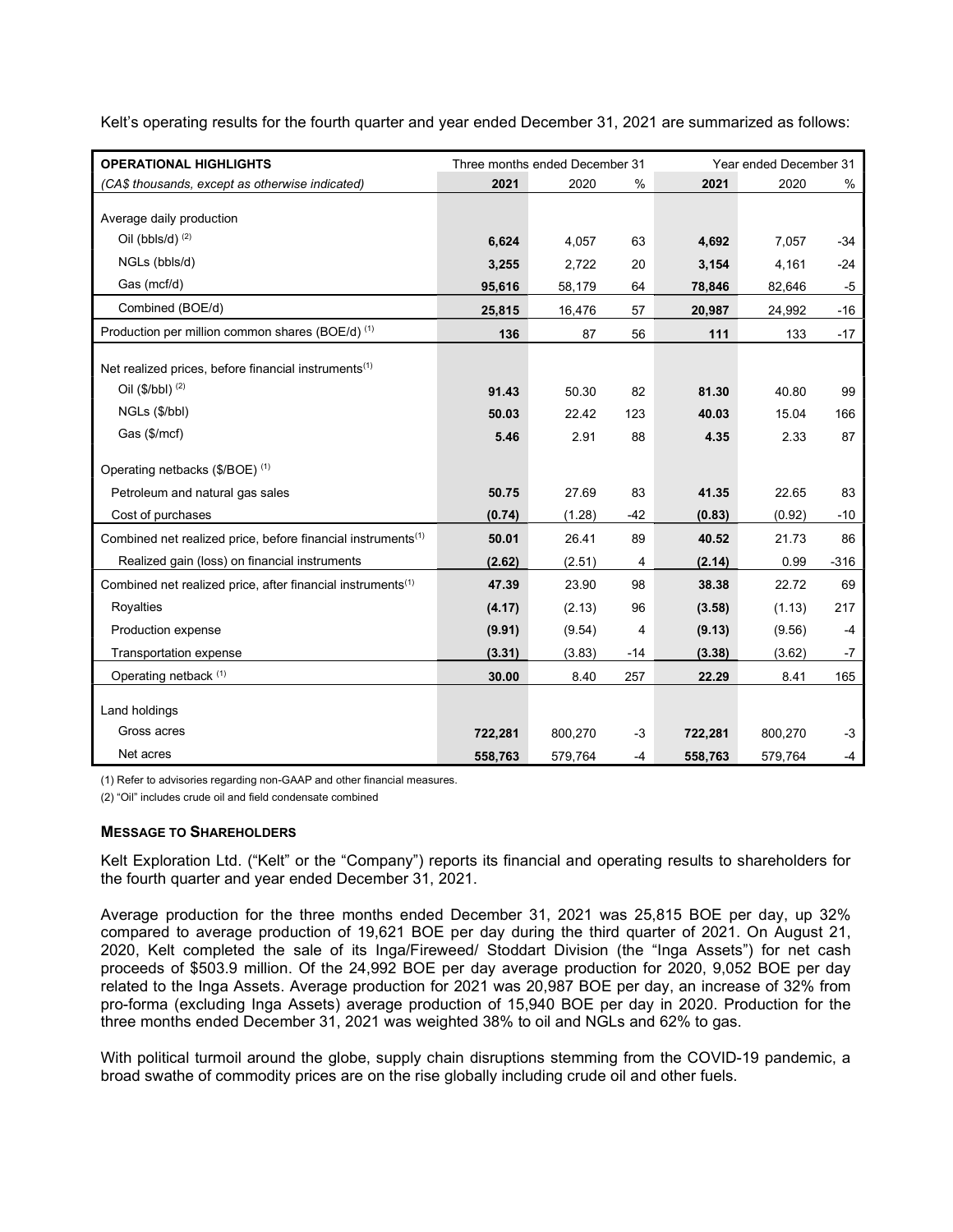Kelt's petroleum and natural gas sales during the fourth quarter of 2021 increased 187% to \$120.5 million, up from \$42.0 million in the same period of the previous year. Oil and gas sales for the year were \$316.8 million, up 53% from \$207.2 million in 2020. Kelt's realized average oil price during the fourth quarter of 2021 was \$91.43 per barrel, up 82% from \$50.30 per barrel in the fourth quarter of 2020. The Company's realized average NGLs price during the fourth quarter of 2021 was \$50.03 per barrel, up 123% from \$22.42 per barrel in the fourth quarter of 2020. Kelt's realized average gas price for the fourth quarter of 2021 was \$5.46 per MCF, up 88% from \$2.91 per MCF in the fourth quarter of 2020.

For the three months ended December 31, 2021, adjusted funds from operations was \$68.2 million (\$0.35 per share, diluted), compared to \$10.8 million (\$0.06 per share, diluted) in the fourth quarter of 2020. Year over year, adjusted funds from operations increased 174% to \$161.4 million (\$0.85 per share, diluted) from \$58.8 million (\$0.31 per share, diluted) in 2020. During 2021, Kelt recorded net income of \$114.3 million (\$0.60 per share, diluted) compared to a net loss of \$324.8 million (\$1.73 per share, diluted) in the previous year.

At December 31, 2021, Kelt had net debt of \$28.2 million compared to a net surplus of \$27.7 million at December 31, 2020. With the sale of the Inga Assets in 2020 and an environment of rising commodity prices, Kelt continues to maintain a strong financial position.

Capital expenditures, net of A&D incurred during the three months ended December 31, 2021 were \$67.1 million, up 174% compared to capital expenditures, net of A&D of \$24.5 million during the fourth quarter of 2020. During the fourth quarter of 2021, the Company spent \$28.8 million on drill and complete operations and \$37.6 million on well equipment, facilities and pipelines.

As at December 31, 2021, Kelt's net working interest land holdings were 558,763 acres (873 sections). Kelt is focused on long-term value creation by accumulating significant land acreage on resource style plays, with a primary focus on the Triassic Montney oil and liquids-rich gas plays. At December 31, 2021, Kelt's net Montney land holdings were 356,719 acres (557 sections). In addition, Kelt holds 73,347 net acres (114.6 net sections) in the Triassic Charlie Lake play in Alberta.

At Oak/Flatrock, Kelt commenced operations at its newly constructed Oak 6-35 gas compression and oil battery facility as outlined in a comprehensive operations update previously reported in the Company's news release on February 17, 2022. The seven Upper Montney wells that were put on production during the month of November 2021 continue to meet and in most cases exceed expectations.

At Pouce Coupe, Kelt drilled, completed, and put on production four Montney wells in the oil-prone area of the Company's land base during 2021. At Pouce Coupe West, Kelt drilled two Montney wells during the fourth quarter of 2021 in its high deliverability gas-prone area. Subsequently, in early 2022, the Company completed both wells. The first well has been put on production and the second well is expected to commence production in the second quarter after construction of a pipeline connection is completed. At Spirit River, Kelt drilled, completed and put on production two Charlie Lake wells during 2021. The Company plans to follow-up with six additional Charlie Lake wells on its Progress/Spirit River land base in 2022.

At Wembley/Pipestone, on the southeastern portion of its 168-section Montney land block, Kelt completed the construction of its Phase 1 pipeline in late 2021 and is currently constructing Phase 2. On the northwestern portion of its land base, Kelt has commenced a 4-well pad and a 3-well pad development program. One of the wells on the 4-well pad will be drilled in a previously untested lower Montney zone (D1) that, if successful, could unlock significant inventory upside at Wembley/Pipestone where Kelt is already developing three other layers in the Montney formation. The Company expects to bring 15 Montney wells on production at Wembley/Pipestone during 2022.

In anticipation of continued production growth, Kelt has been proactively seeking additional gas processing capability in all of its core operating areas through agreements with third party facility owners. In Alberta, Kelt expects to add 15 MMcf/d of additional gas processing capacity in 2022, 25 MMcf/d of capacity in 2023 and an additional 25 MMcf/d of capacity in late 2023/early 2024. At Oak in British Columbia, Kelt has the ability to add firm capacity as needed as the Company continues to develop its large Montney acreage.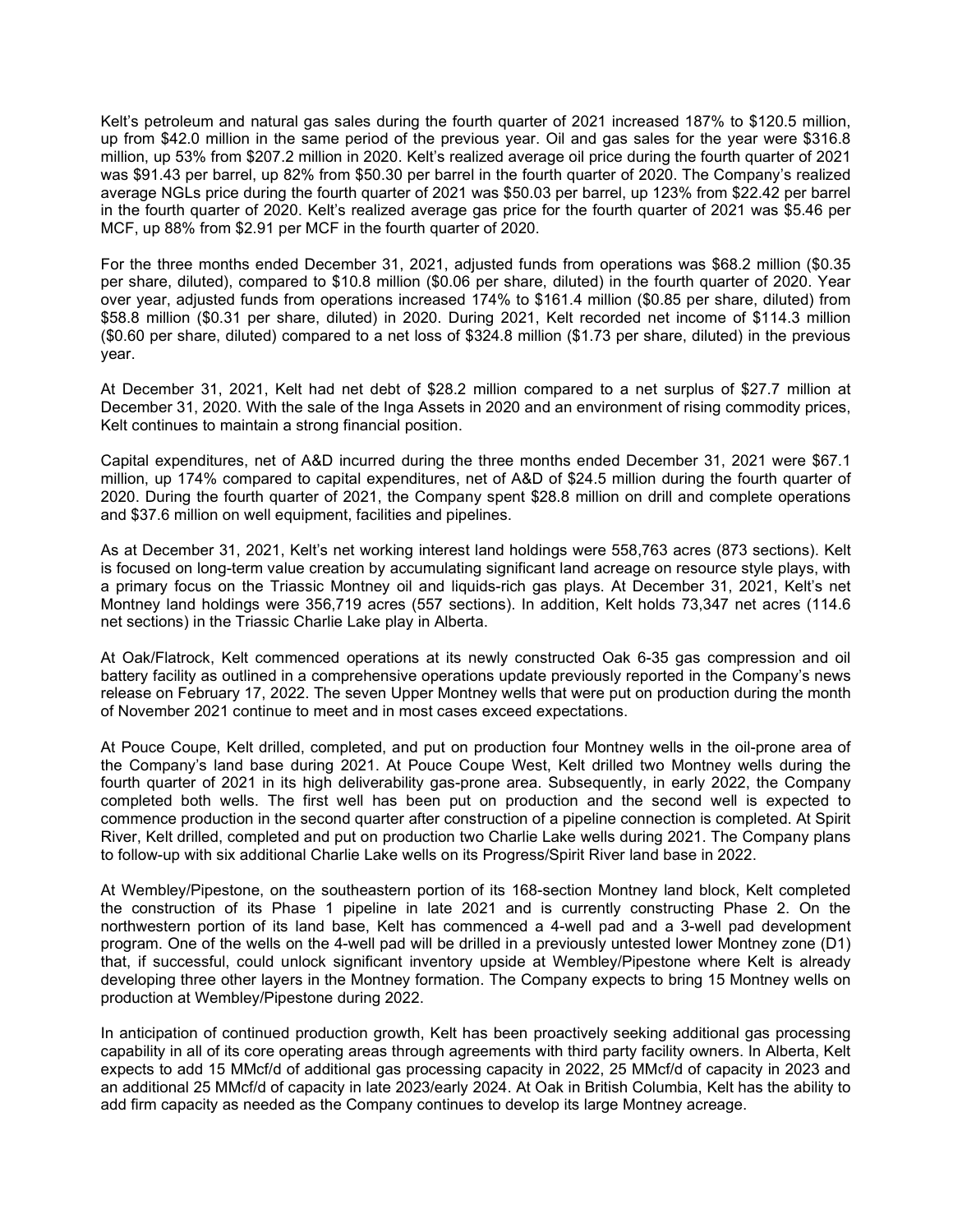With the strong performance in crude oil pricing, Kelt has revised its 2022 outlook and guidance. The Company has changed its 2022 forecasted average commodity prices as follows: the WTI crude oil price is forecasted to average US\$85.00 per barrel, up 18% from the previous forecast of US\$72.00 per barrel; and the NYMEX Henry Hub natural gas price is forecasted to average US\$4.15 per MMBtu, up 1% from the previous forecast of US\$4.10 per MMBtu. The Company will continue to monitor commodity prices and expects to provide updated 2022 guidance, if necessary, by mid-year.

Kelt has increased its 2022 capital expenditure program to \$250.0 million, up from a range of \$200.0 million to \$210.0 million in its previous guidance. Production in 2022 is forecasted to average 31,000 BOE per day, up by 3% or 1,000 BOE per day from the Company's previous guidance. Exit 2022 production is expected to show a higher increase as the additional capital spending will be in the second half of the year giving the Company a strong start to 2023. Adjusted funds from operations is forecasted to be \$300.0 million in 2022, up by 22% or \$55.0 million from Kelt's previous forecast. The Company's financial position continues to remain strong as Kelt is forecasting a net surplus of \$19.0 million at the end of 2022, giving the Company the ability to act on additional opportunities as they arise.

Kelt expects to report to shareholders its 2022 first quarter results on or about May 5, 2022.

Changes in forecasted commodity prices and variances in production estimates can have a significant impact on estimated funds from operations and profit. Please refer to the advisories regarding forwardlooking statements and to the cautionary statement below.

The information set out herein is "financial outlook" within the meaning of applicable securities laws. The purpose of this financial outlook is to provide readers with disclosure regarding Kelt's reasonable expectations as to the anticipated results of its proposed business activities for the calendar year 2022. Readers are cautioned that this financial outlook may not be appropriate for other purposes.

#### ADVISORY REGARDING FORWARD-LOOKING STATEMENTS

This press release contains forward-looking statements and forward-looking information within the meaning of applicable securities laws. The use of any of the words "expect", "anticipate", "continue", "estimate", "objective", "ongoing", "may", "will", "project", "should", "believe", "plans", "intends", "potentially" and similar expressions are intended to identify forward-looking information or statements. In particular, this press release contains forward-looking statements pertaining to the following: Kelt's expected price realizations and future commodity prices; the cost and timing of future capital expenditures and expected results; the Company's ability to continue accumulating land at a low-cost in its core operating areas and potentially monetize non-core assets; the expected timing of well completions, the expected timing of wells bring brought on-production, the expected timing of facility expenditures, the expected timing of facility start-up dates, the expected timing of production additions from capital expenditures; obtaining third party additional processing capacity in years 2022, 2023, and 2024, and the Company's expected future financial position and operating results.

Although Kelt believes that the expectations and assumptions on which the forward-looking statements are based are reasonable, undue reliance should not be placed on the forward-looking statements because Kelt cannot give any assurance that they will prove to be correct. Since forward-looking statements address future events and conditions, by their very nature they involve inherent risks and uncertainties. Actual results could differ materially from those currently anticipated due to a number of factors and risks. These include, but are not limited to, the risks associated with the oil and gas industry in general, operational risks in development, exploration and production; risks associated with the COVID-19 pandemic; delays or changes in plans with respect to exploration or development projects or capital expenditures; the uncertainty of reserve estimates; the uncertainty of estimates and projections relating to production, costs and expenses; failure to obtain necessary regulatory approvals for planned operations; health, safety and environmental risks; uncertainties resulting from potential delays or changes in plans with respect to exploration or development projects or capital expenditures; volatility of commodity prices, currency exchange rate fluctuations; imprecision of reserve estimates; as well as general economic conditions, stock market volatility;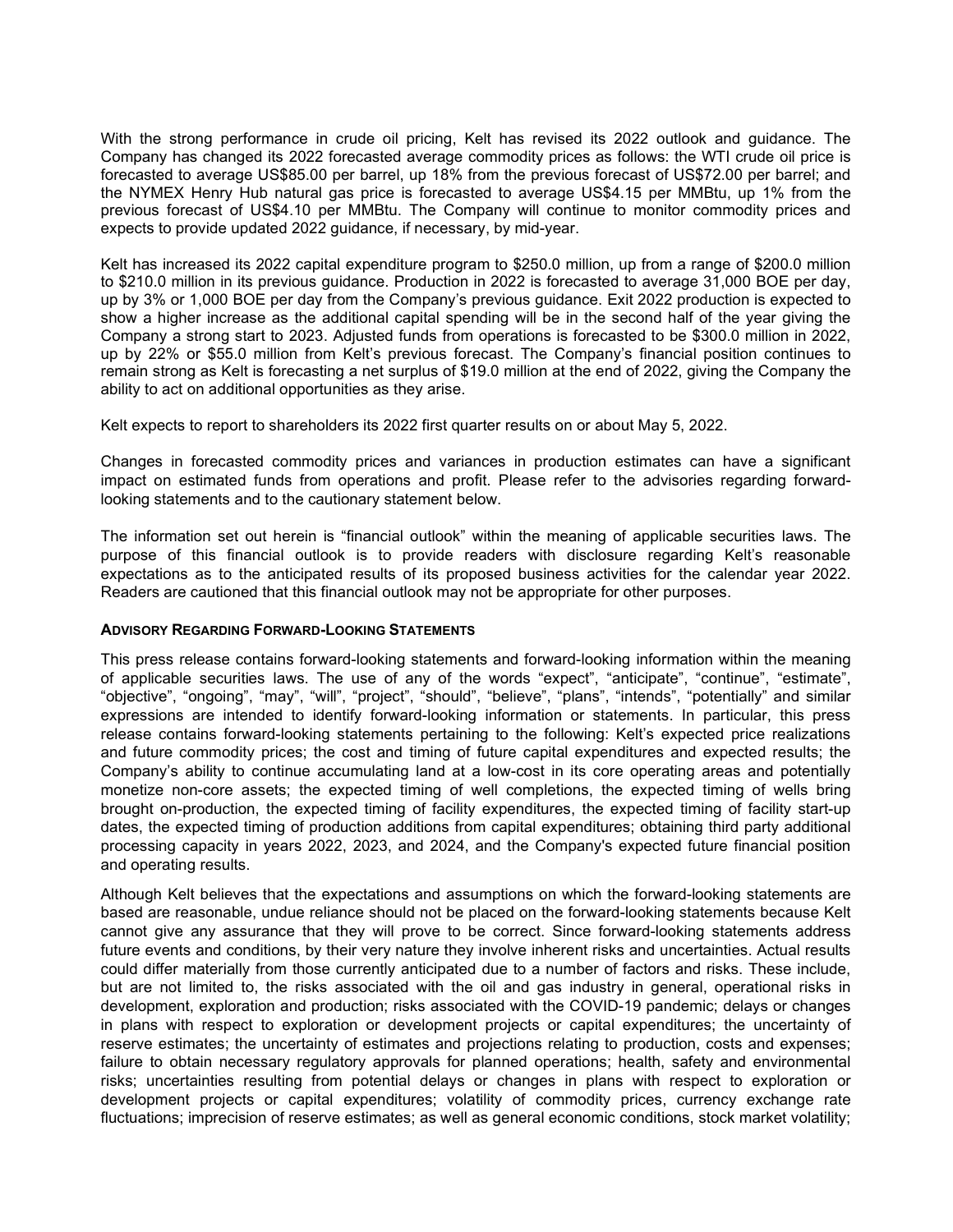and the ability to access sufficient capital. We caution that the foregoing list of risks and uncertainties is not exhaustive.

In addition, the reader is cautioned that historical results are not necessarily indicative of future performance. The forward-looking statements contained herein are made as of the date hereof and the Company does not intend, and does not assume any obligation, to update or revise any forward-looking statements, whether as a result of new information, future events or otherwise unless expressly required by applicable securities laws.

Certain information set out herein may be considered as "financial outlook" within the meaning of applicable securities laws. The purpose of this financial outlook is to provide readers with disclosure regarding Kelt's reasonable expectations as to the anticipated results of its proposed business activities for the periods indicated. Readers are cautioned that the financial outlook may not be appropriate for other purposes.

### NON-GAAP AND OTHER KEY FINANCIAL MEASURES

This press release contains certain financial measures, as described below, which do not have standardized meanings prescribed by GAAP. In addition, this press release contains capital management measures, and supplementary financial measures that do not have standardized meanings under the applicable securities legislation. As these non-GAAP and other financial measures are commonly used in the oil and gas industry, the Company believes that their inclusion is useful to investors. The reader is cautioned that these amounts may not be directly comparable to measures for other companies where similar terminology is used.

#### NON-GAAP FINANCIAL MEASURES

### Net realized price

Net realized price is a non-GAAP measure and is calculated by deducting the cost of purchases from petroleum and natural gas sales (before royalties), divided by the Company's production and reflects Kelt's realized selling prices plus the net benefit of oil blending/marketing activities. In addition to using its own production, the Company may purchase butane and crude oil from fourth parties for use in its blending operations, with the objective of selling the blended oil product at a premium. Marketing revenue from the sale of third-party volumes is included in total petroleum and natural gas sales as reported in the Consolidated Statement of Net Income (Loss) and Comprehensive Income (Loss) in accordance with GAAP. Given the Company's per unit operating statistics disclosed throughout this press release are calculated based on Kelt's production volumes, management believes that disclosing its net realized prices based on petroleum and natural gas sales after cost of purchases is more appropriate and useful, because the cost of third-party volumes purchased to generate the incremental marketing revenue has been deducted. Net realized prices referenced throughout this press release are before financial instruments, except as otherwise indicated as being after financial instruments.

### Operating netback

Operating netback is a non-GAAP measure calculated by deducting royalties, production expenses and transportation expenses from petroleum and natural gas sales, net of the cost of purchases and after realized gains or losses on associated financial instruments. The Company also presents operating netbacks on a per boe basis which allows management to better analyze performance against prior periods, on a comparable basis, and is a key industry performance measure of operational efficiency.

See the "Adjusted Funds from Operations" section of Kelt's Management's Discussion and Analysis as at and for the year ended December 31, 2021, which provides a reconciliation of the operating netback from P&NG sales, which is a GAAP measure.

### Capital Expenditures

"Capital expenditures, before A&D" and "Capital expenditures, net of A&D" are measures the Company uses to monitor its investment in exploration and evaluation, investment in property plant and equipment, and net investment in acquisition and disposition activities. The most directly comparable GAAP measure is Cash provided by (used in) financing activities, and is calculated as follows: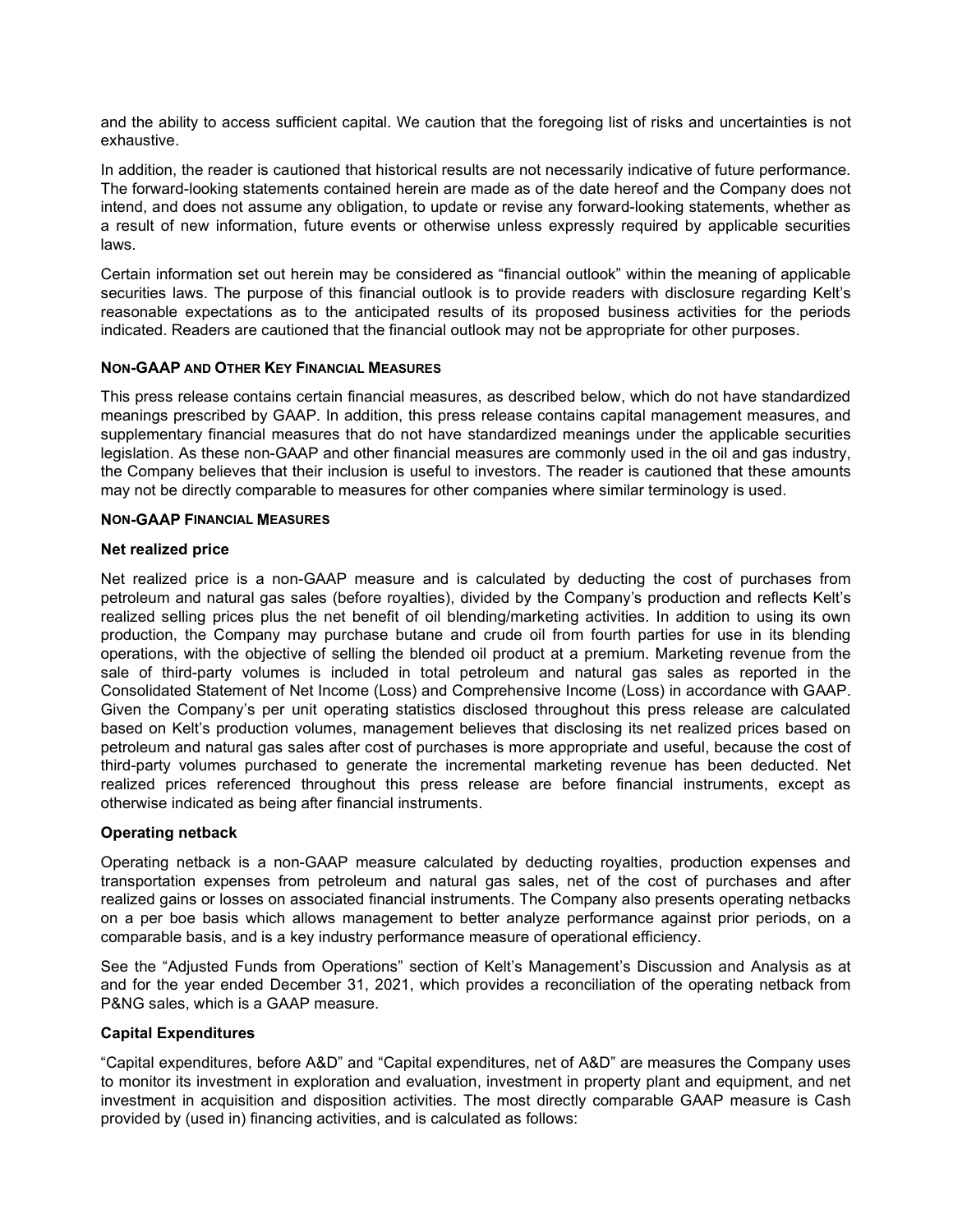|                                                 |          | Three months ended | Year ended  |            |  |
|-------------------------------------------------|----------|--------------------|-------------|------------|--|
|                                                 |          | December 31        | December 31 |            |  |
| (CA\$ thousands, except as otherwise indicated) | 2021     | 2020               | 2021        | 2020       |  |
| Cash (provided by) used in financing activities | 74,421   | 17.208             | 191,540     | (326, 606) |  |
| Change in non-cash investing working capital    | (7, 303) | 7,262              | 21,971      | (27,351)   |  |
| Capital expenditures, net of A&D                | 67,118   | 24.470             | 213,511     | (353, 957) |  |
| Property acquisitions (1)                       | (36)     | (327)              | (252)       | (2, 343)   |  |
| Property dispositions (1)                       | (57)     | 102                | 9,048       | 508,389    |  |
| Capital expenditures, before A&D                | 67,025   | 24.245             | 222.307     | 152.089    |  |

(1) Property acquisitions and property dispositions for the year ended December 31, 2021 includes \$0.2 million of non-cash consideration. Property acquisitions and property dispositions for the year ended December 31, 2020 includes \$2.3 million of non-cash consideration.

#### CAPITAL MANAGEMENT MEASURES

#### Adjusted funds from operations

Management considers adjusted funds from operations as a key capital management measure as it demonstrates the Company's ability to meet its financial obligations and cash flow available to fund its capital program. Adjusted funds from operations are not standardized measures and therefore may not be comparable with the calculation of similar measures by other entities.

Adjusted funds from operations is calculated as follows:

|                                                 |        | Three months ended | Year ended |             |  |
|-------------------------------------------------|--------|--------------------|------------|-------------|--|
|                                                 |        | December 31        |            | December 31 |  |
| (CA\$ thousands, except as otherwise indicated) | 2021   | 2020               | 2021       | 2020        |  |
| Cash provided by operating activities           | 52,056 | 3,288              | 159.714    | 59,279      |  |
| Change in non-cash working capital              | 15,058 | 6.620              | (1,903)    | (2, 392)    |  |
| Settlement of decommissioning obligations       | 1.041  | 850                | 3,583      | 1.945       |  |
| <b>Adjusted funds from operations</b>           | 68,155 | 10.758             | 161.394    | 58.832      |  |

#### Net debt (surplus)

Management considers net debt (surplus) as a key capital management measure to assess the Company's liquidity at a point in time and to monitor its capital structure and short-term financing requirements.

"Net debt (surplus)" is equal to bank debt, accounts payable and accrued liabilities, net of cash and cash equivalents, accounts receivables and accrued sales and prepaid expenses and deposits. The Company previously disclosed a "Net bank debt (surplus)" for its non-GAAP measure which was used to understand the Company's liquidity risk. In the third quarter of 2021, the Company replaced its "Net bank debt (surplus)" non-GAAP measure with a "Net debt (surplus)" non-GAAP measure. "Net bank debt (surplus)" was equal to bank debt, plus current liabilities, less current assets. The Company believes that using a "Net debt (surplus)" non-GAAP measure, which excludes non-cash derivative financial instruments, non-cash lease liabilities, and non-cash decommissioning obligations, provides investors with more useful information to understand the Company's cash liquidity risk.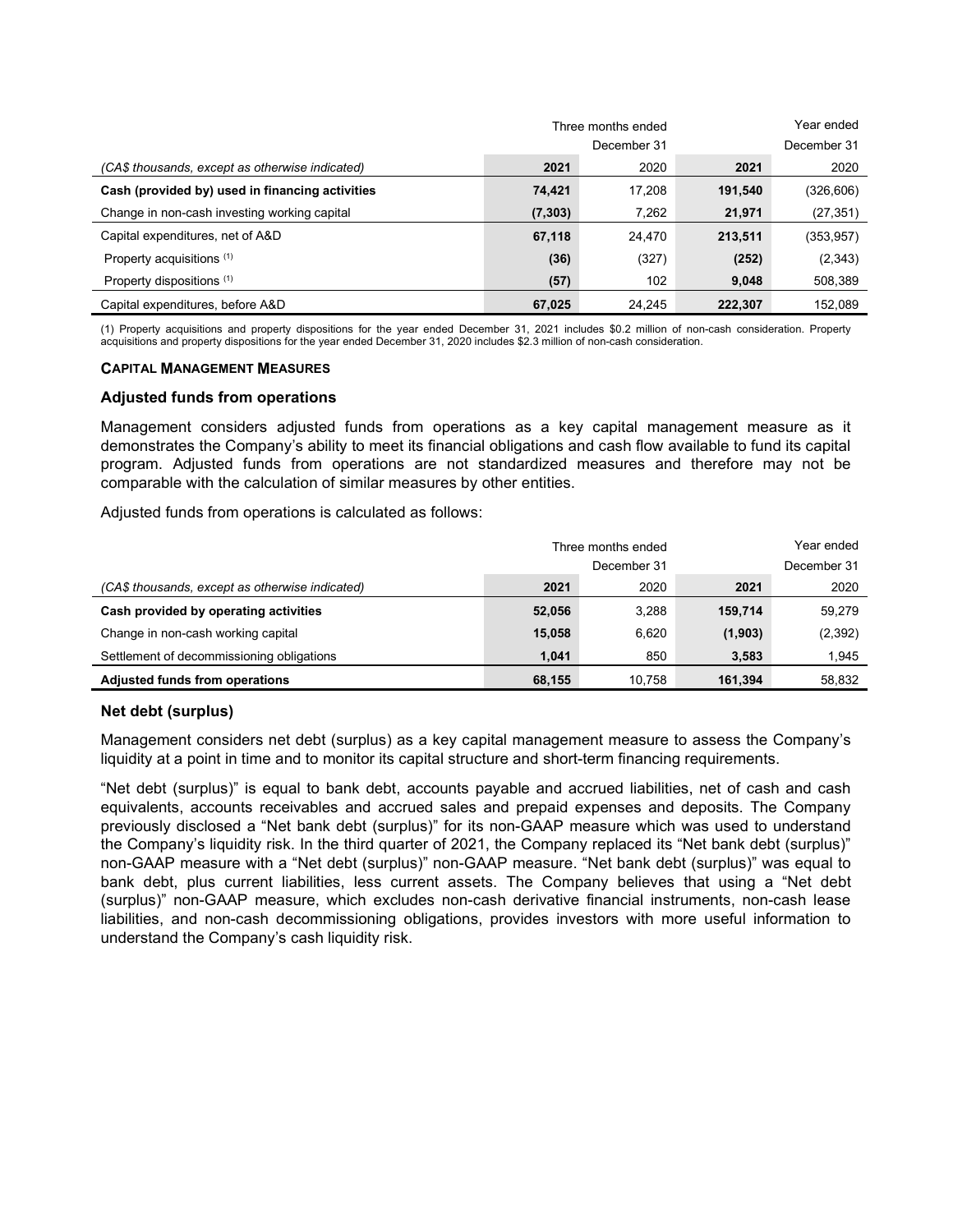Net debt (surplus) is calculated as follows:

|                                          | December 31, | December 31. |
|------------------------------------------|--------------|--------------|
|                                          | 2021         | 2020         |
| Bank debt                                | 1,150        |              |
| Accounts payable and accrued liabilities | 72,453       | 36,565       |
| Cash and cash equivalents                | (719)        | (31, 570)    |
| Accounts receivable and accrued sales    | (42, 584)    | (20, 954)    |
| Prepaid expenses and deposits            | (2,080)      | (11,696)     |
| Net debt (surplus)                       | 28,220       | (27, 655)    |

#### SUPPLEMENTARY FINANCIAL MEASURES

"Production per common share" is calculated by dividing total production by the basic weighted average number of common shares outstanding, as determined in accordance with GAAP.

P&NG sales, cost of purchases, realized gain (loss) on financial instruments, royalties, revenue after royalties and financial instruments, production expenses, transportation expenses, financing expenses, G&A expenses, realized gain (loss) on financial instruments, gain (loss) on derivative financial instruments, realized loss (gain) on foreign exchange, other income/expense, stock option expense, expiry of mineral leases, depletion and depreciation, impairment (reversal) on a \$/BOE basis is calculated by dividing the amounts by the Company's total production over the period.

Adjusted funds from operations per share (basis) and net income (loss) and comprehensive income (loss) per share (basis) is calculated by dividing the amounts by the basic weighted average common shares outstanding.

Adjusted funds from operations per share (diluted) and net income (loss) and comprehensive income (loss) per share (diluted) is calculated by dividing the amounts by the diluted weighted average common shares outstanding.

### **MEASUREMENTS**

All dollar amounts are referenced in thousands of Canadian dollars, except when noted otherwise. This press release contains various references to the abbreviation BOE which means barrels of oil equivalent. Where amounts are expressed on a BOE basis, natural gas volumes have been converted to oil equivalence at six thousand cubic feet per barrel and sulphur volumes have been converted to oil equivalence at 0.6 long tons per barrel. The term BOE may be misleading, particularly if used in isolation. A BOE conversion ratio of six thousand cubic feet per barrel is based on an energy equivalency conversion method primarily applicable at the burner tip and does not represent a value equivalency at the wellhead and is significantly different than the value ratio based on the current price of crude oil and natural gas. This conversion factor is an industry accepted norm and is not based on either energy content or current prices. Such abbreviation may be misleading, particularly if used in isolation. References to "oil" in this press release include crude oil and field condensate. References to "natural gas liquids" or "NGLs" include pentane, butane, propane, and ethane. References to "liquids" include field condensate and NGLs. References to "gas" in this discussion include natural gas and sulphur.